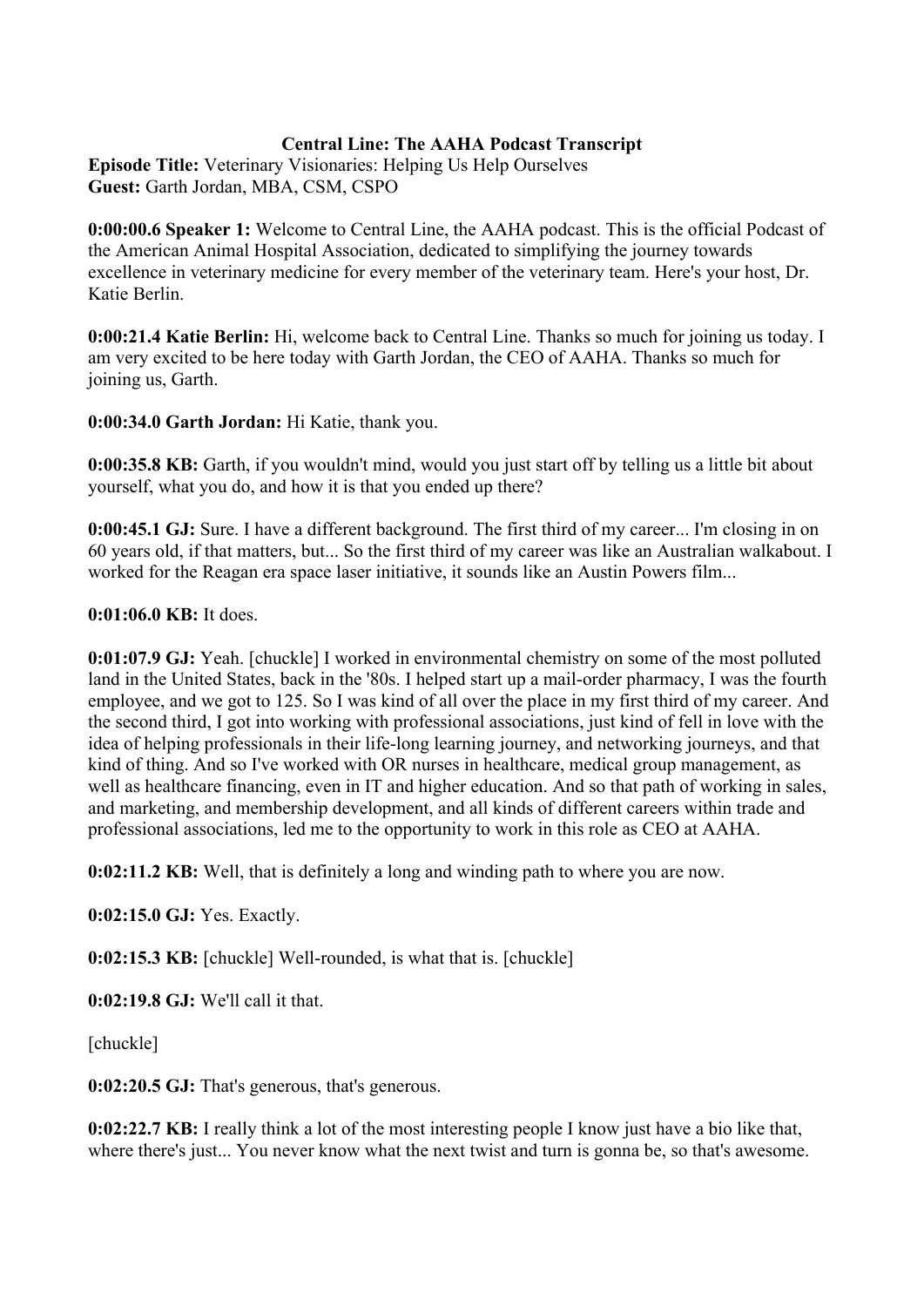**0:02:32.6 GJ:** Random is good, sometimes.

**0:02:34.7 KB:** Exactly, and then we later find out maybe it wasn't so random. [chuckle]

**0:02:39.1 GJ:** Right.

**0:02:39.7 KB:** So Garth, what's your favorite thing about your job now at AAHA?

**0:02:43.6 GJ:** Well, I mentioned... This is off track for a second, I mentioned that I worked in environmental chemistry early in my career. I worked at Rocky Flats, which is one of when the... Actually, had the... Was known to be the most polluted square mile on earth. And I was in this selfcontained breathing suit, in a backhoe, excavating a trench where the army had dumped lots of different wonderful chemicals, over many years of developing weapons of destruction, and we hit a pocket of pure sodium and it exploded. And so I just took off running, 'cause I was scared, and... [chuckle]

**0:03:23.7 KB:** I could see that.

**0:03:25.0 GJ:** I forgot I was at the end of an oxygen line.

**0:03:29.2 KB:** Oh, no.

**0:03:29.2 GJ:** So when I hit the end, I laid out flat and I broke a couple bones. But then the embarrassing part of it was, then this... After I laid out flat, this white fog wafted over my body like a Stephen King novel, like the fog and Stephen King. So my first reaction to your question is that my favorite thing about my current job is that it's not that.

[laughter]

**0:03:57.5 KB:** I thought that might be why you're getting through there. I used to work at an art museum, and sometimes on the worst days in Vet Med, my motto was just like, "Oh my God, nobody ever died at the art museum." [chuckle] And it's the same... Yeah.

**0:04:12.6 GJ:** Right. Yeah.

**0:04:12.9 KB:** Yeah, it definitely... That tops that though, for sure. That was...

**0:04:17.1 GJ:** Yeah, well, so in all seriousness, though, to answer that question, the answer should be... If you work in professional associations, the answer should be, the favorite thing is about helping your members and helping the ecosystem that they're in. And that is true for me. It's always been true. It's truer for me now, with AAHA, than it ever has been, for the most part, with our members and our not-yet members, as to being inclusive, right?

**0:04:40.6 KB:** Right.

**0:04:41.0 GJ:** It's because there's... This is a very noble cause and noble profession, from my perspective, and so we spent a long time on our strategic plan, listening to hundreds of practice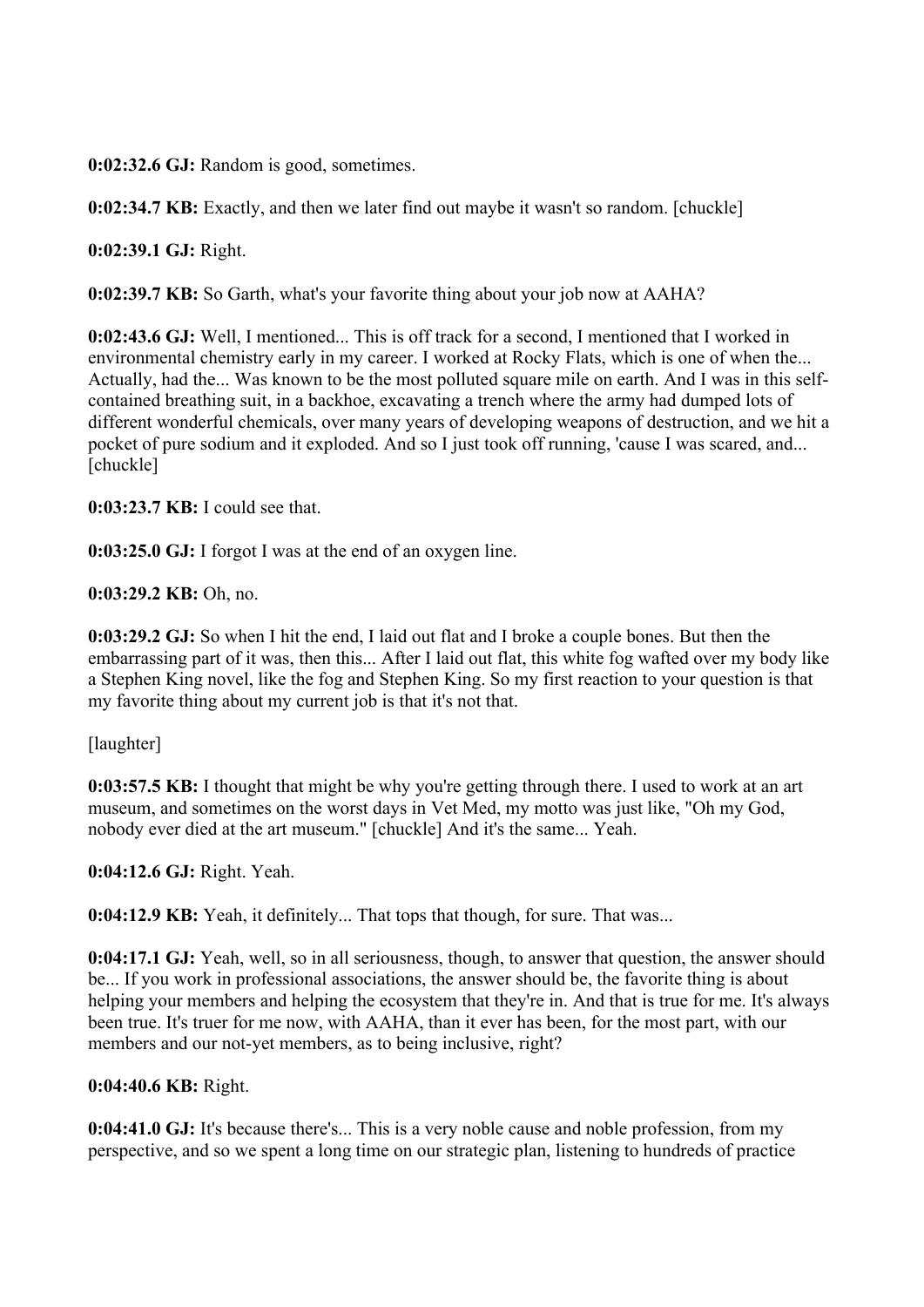owners, DVMs, vet techs, and what we heard is that they want someone to help them simplify their journey toward excellence. So I get to wake up every morning wondering how I can help simplify the journey. And those eight words inspire me. I don't need to seek inspiration, it's sitting right there, I will work my tail off for that every single day. So that's the favorite part of my job. That, and that I'm not exposed to toxic agents.

**0:05:19.6 KB:** Yeah, both things can be true, for sure. [chuckle]

[laughter]

**0:05:23.2 KB:** On the worst day. [laughter] Alright, well, thank you. I can say from my short time at AAHA that you don't need to look for inspiration for your job, but you are definitely inspiring people at your job.

**0:05:36.6 GJ:** Oh, thank you.

**0:05:37.2 KB:** There's definitely a mood of, we're going places, and helping people, and making it a safe place for us to do our jobs, and for our members to do their jobs better. So I can say that from my perspective, that's true.

# **0:05:55.3 GJ:** That's great to hear. [chuckle]

**0:05:58.2 KB:** So, today, this conversation... What we really wanted to talk about when we talked about doing this, is ways that we can work together, and that's kind of the underlying theme, I think, with a lot of what we're doing at AAHA. And in veterinary medicine... You've worked in a lot of fields, but you know that in Vet Med we're facing a lot of tough challenges these days, and I was wondering in your time at AAHA... 'Cause I've been enmeshed in those challenges now, for over a decade, in veterinary medicine, but in the time you've been at AAHA, what are some of the challenges that you've come to feel particularly passionate about helping to solve?

**0:06:38.7 GJ:** I like that question 'cause there's so many. So I could talk about the staffing shortage, or inefficiencies, demand outstripping supply kind of stuff... Mental health challenges, which is just very significant, new technologies, consumerization of care, I don't like that word, but it exists and it's in human health too, I dealt with it there to some extent, access to care, rising cost, consolidation. I've even heard people argue that consolidation and this massive injection of venture capital into our ecosystem might even deteriorate because of care in favor of financial return. I'm not saying I agree with that, but... So all of these things are just broiling around in this soup. But if I distill it to one thing that I'm passionate about, and it's going to maybe seem a little trite, but it's very true, and that is our mission, so I'm gonna beat that drum for a second. Our mission, new mission is eight words, it's pretty straightforward, Simplify the Journey Toward Excellence For Veterinary Practices. So the reason I'm passionate about that is I truly, deeply believe if we could simplify the journey that our practices and are not yet member practices are taking, many of those other challenges become easier to work through. So my example is, what I do know is, for example, our data shows that turnover in accredited practices is lower than the ecosystem-wide average, right?

**0:08:20.0 GJ:** So we learned when we listen very carefully to our practices that are AAHA members, we found out that accreditation is not about earning a victory badge. It is, but it isn't. It's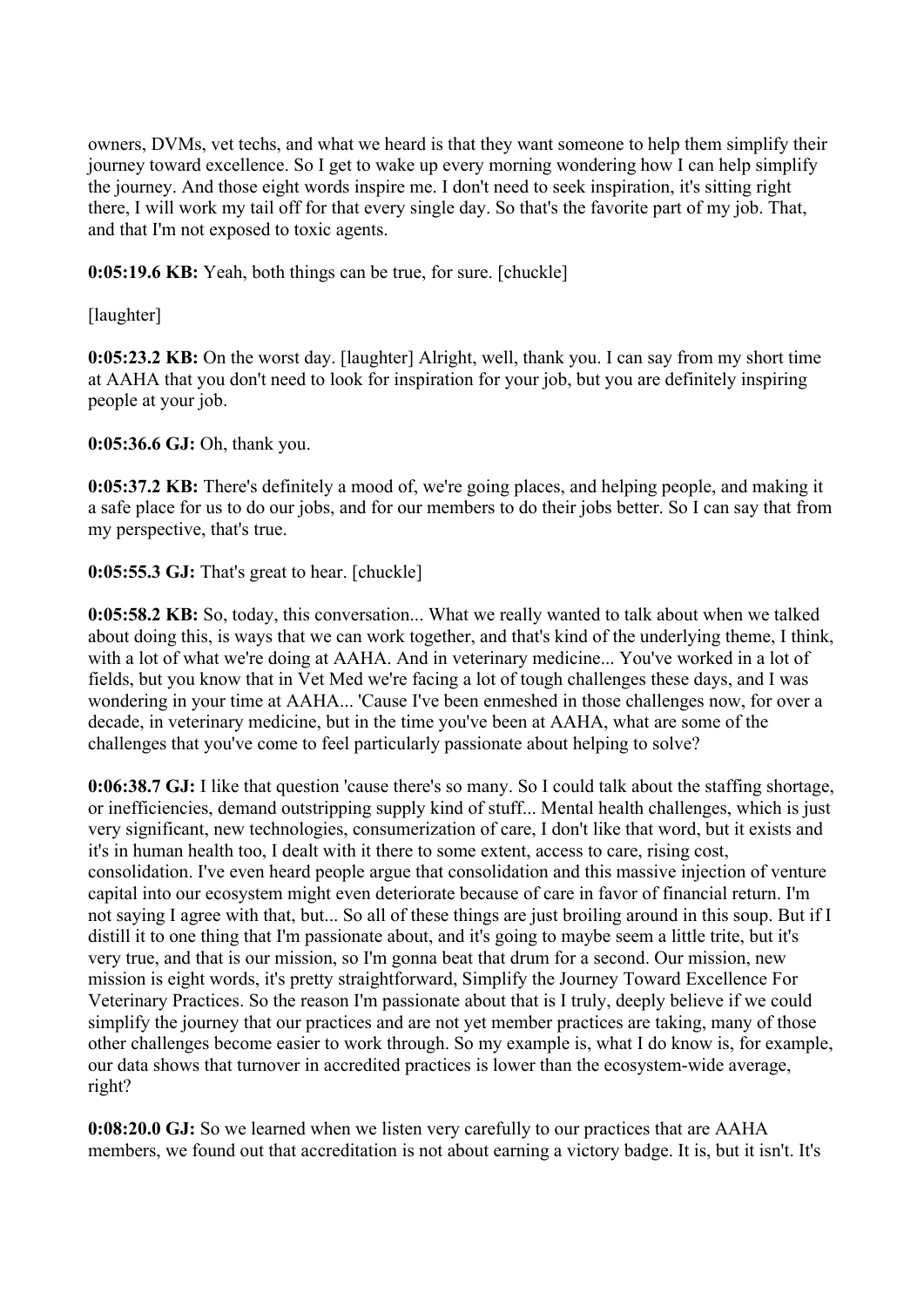also about the process, the process of improvement. So we have data that really shows that accreditation is educational, and it helps create and support a better team, that better teams lead to better run and more effective and efficient practices, better client relationships, increased loyalty, lower staffing turnover, better financial results, all of those things stem from a better team. And we've learned that the process of accreditation is really important in helping get there. So in my mind, I think about if I'm gonna simplify the journey, if that's what I'm gonna wake up and live and breathe every day, a simple what-if question is, "Well, what if we simplify the process of accreditation?" It doesn't mean we make it easier to pass, for example, right? But we can make the process simpler, more accessible, a better learning journey. If we do that really well, we automatically improve many of those other things that people are nervous about or are challenged with. It's not a panacea, but I think that it's nice to find one thing, this kind of a cause that has a positive outcome or effect downstream on a number of other things, so that's kind of where my passion is.

**0:09:42.5 KB:** Yeah, I love that. I love the idea of simplifying that journey towards excellence as sort of the keystone of all of that stuff. I love talking about habits and habit science, and we're talking about the keystone habit, for instance here. The one habit that if you do it, everything else sort of falls into place and...

**0:10:00.8 GJ:** Make your bed, right? [laughter]

**0:10:01.7 KB:** Yeah, right. Yeah, go to bed at a reasonable hour, that's mine. [chuckle]

**0:10:05.8 GJ:** Right. Yeah, exactly.

**0:10:07.9 KB:** And simplifying the journey toward excellence is certainly not as simple as just saying, "I'm gonna go to bed on time."

## **0:10:13.3 GJ:** No.

**0:10:13.8 KB:** But it does encompass so much, that word excellence encompasses so much. You've also probably noticed in this profession, like we're a pretty scrappy bunch, we pride ourselves in being problem solvers, like you bring in a hamster with a broken foot and someone's gonna make an e-collar and a splint for that hamster.

# **0:10:31.3 GJ:** Right.

**0:10:32.6 KB:** This is a profession of people that can fix stuff and get frustrated when they can't fix things, and yet certain problems in this profession, as a whole seem, to be so persistent and we just haven't figured out how to solve them. Why do you think that is? What are some of the factors you think that contribute to that?

**0:10:53.7 GJ:** I have two big factors in mind, so they are fragmentation and challenge definition. So fragmentation for the relatively small size of our industry. I mean, I've worked in human healthcare, it's 20% of our gross domestic product. It's an over \$4 trillion industry, which I hate, calling it an industry, ecosystem maybe is better, but for our relatively small size, we're pretty fragmented. We have 20,000 independent practices in the US and in Canada, another 10,000 or so corporate-owned. We have a lot of new entities scooping up practices every day, right? We have a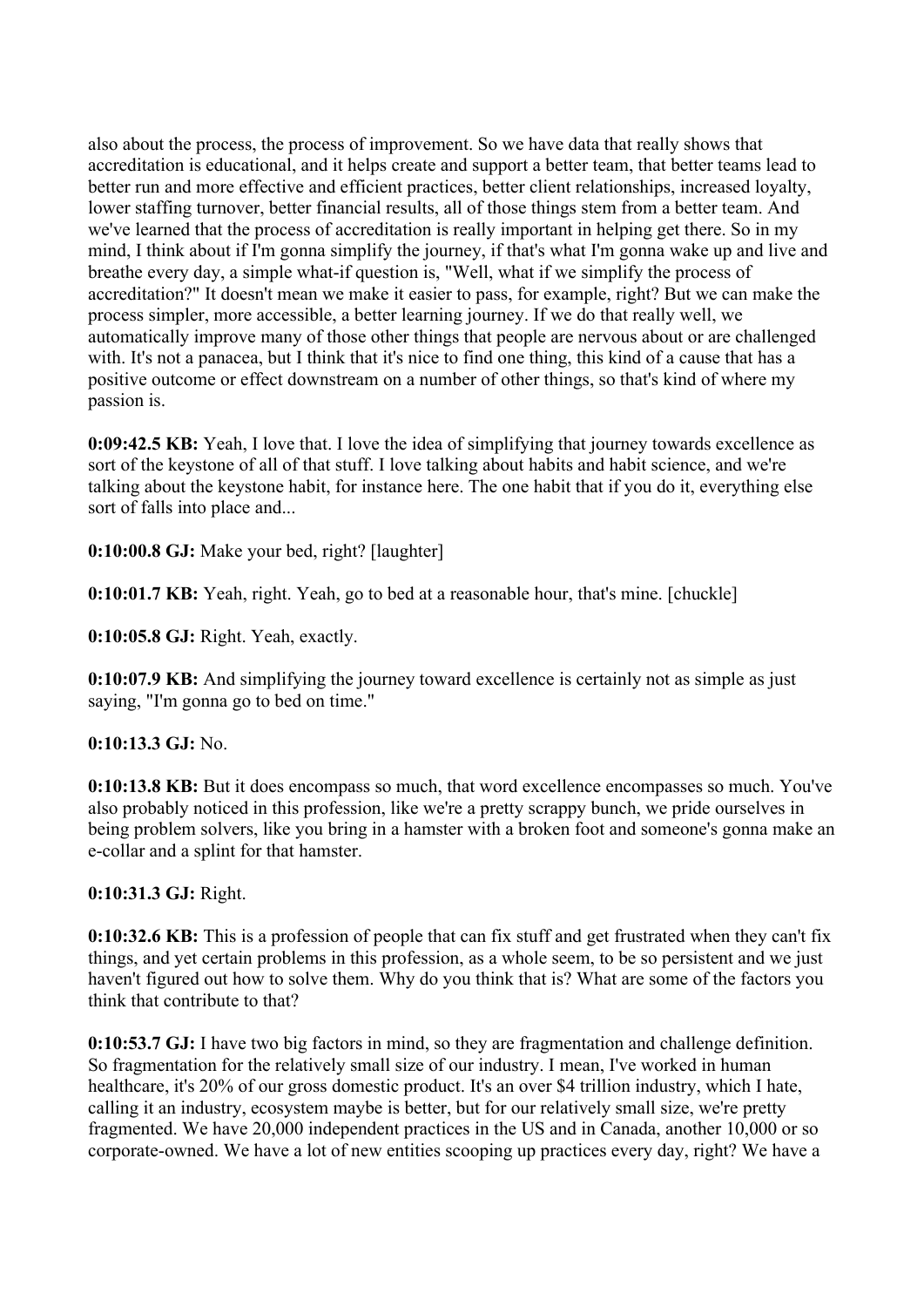wide variety, by my count, well over a hundred trade professional and cause-related non-profit organizations, AAHA is one of them, of course, and we all represent specialties or geographies or trades or corporate interests, etcetera. We also have corporations, of course, pharma, device manufacturers, so it's good, it's a great big ecosystem, but there's this fragmentation. We have a lot of money also coming into our new ecosystem that creates even more noise being generated on this kind of cacophony of interest. So, all that to say, big problems or shared problems, those that exist across many disciplines, practices, and geographies, they're not being prioritized and addressed by us holistically.

## **0:12:16.9 KB:** Yeah.

**0:12:17.5 GJ:** So, yeah, one or two organizations might pick up the challenge and try to develop a few solutions, write a whitepaper and publish it and say, "Here you go, everybody, do this and you'll be fine." That sounds kind of cynical, right? But if the process is not inclusive, if it's approached without considering the myriad of voices, it's more than likely going to fail. So I believe our industry needs to act in a more unified fashion for those persistent challenges that we can point at and we can define and then we can actually start solving together and not have it be, if you will, the purview or responsibility of one or two or three organizations, so it's on all of us together. My second one was about challenge definition, why are things persistent, so...

**0:13:06.8 GJ:** One way to think about this is, have you ever asked yourself why there are mirrors in an elevator?

**0:13:12.0 KB:** Actually, I asked myself that today. I was in an elevator with a mirror on the ceiling.

**0:13:16.9 GJ:** Yeah. Okay. [chuckle] Alright. Well, so when elevators started to become commonplace in high rises, people started to complain that they were too slow even though they were much faster than what it took to walk up stairs. So that sounded like a challenge for engineers but they realized, well, this means installing new elevators, upgrading motors, improving algorithms that run elevators, all these things are really, really expensive. So the landlords and the building people started to look at this challenge a little bit differently. They started trying to understand why are people complaining that it's too slow even though it was faster than taking the stairs and they realized that people just stood there without anything to do and they were bored.

**0:13:56.2 KB:** [laughter]

## **0:13:56.2 GJ:** Right?

**0:13:57.7 KB:** They didn't have cellphones yet. [laughter]

**0:14:00.5 S1:** Yeah. It was mostly boredom. So with that in mind, they put some mirrors in and people started checking themselves out, fixing their hair, which I don't have that problem. And for those who are listening, I'm bald as a cue ball. So it was something you do...

**0:14:17.0 KB:** Low maintenance.

**0:14:18.0 GJ:** [chuckle] So it was something to do during the ride that tenants kind of lost track of time and perceived that the ride was actually really fast, right? So it was a great example of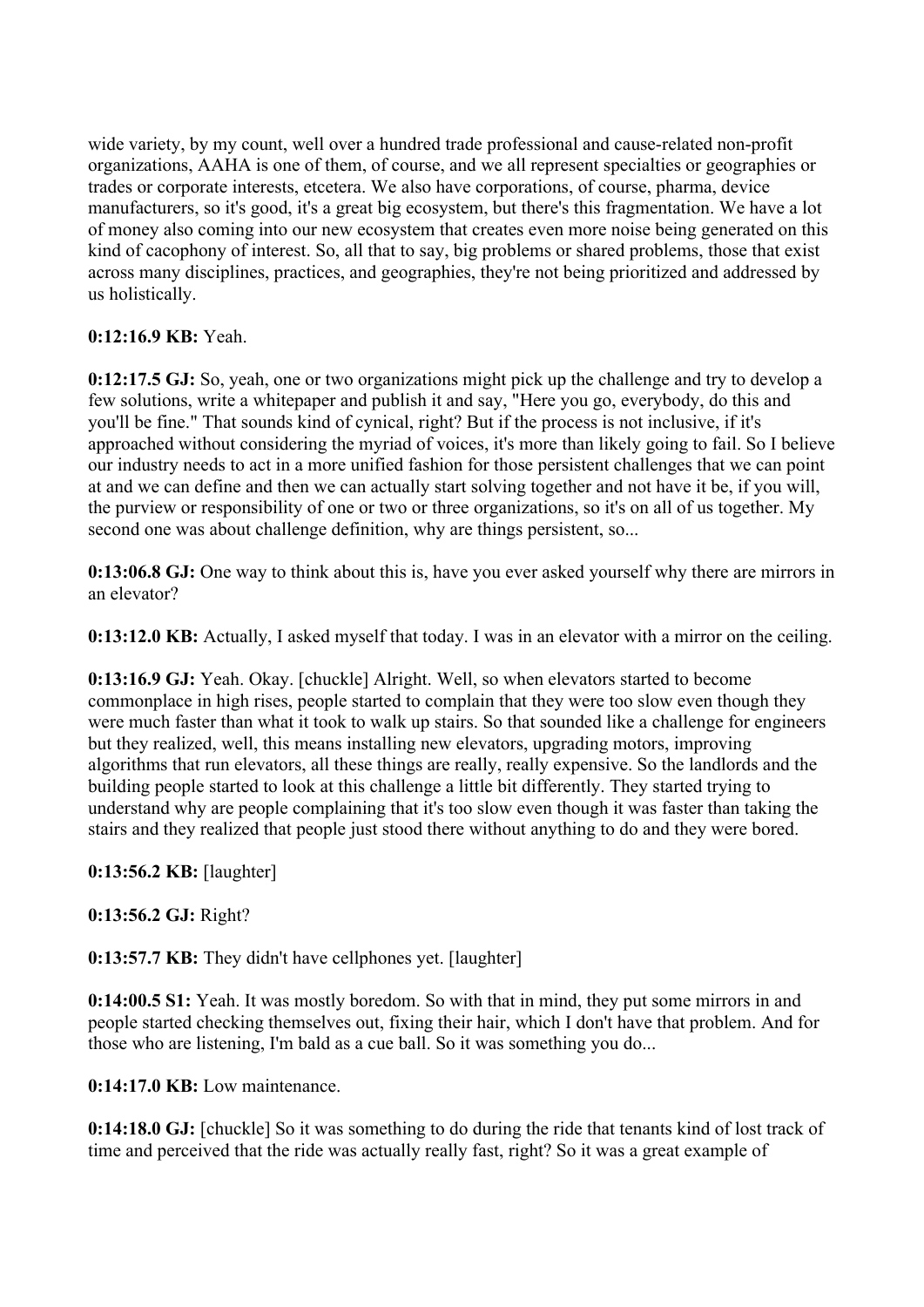challenge definition, defining the problem in a unique way that is really honestly, through the eyes of the person you're designing for. And that takes... We'll talk about this later, but that takes a lot of empathy, so. Some quote is attributed to Einstein about if you could save the world in an hour, he would spend 55 minutes defining the problem. So that might be an exaggeration or it might be really attributed to someone else, but you have to put a lot of time and effort into defining the problem clearly. Some people think about it as research, I think of that as human-centered design. I don't think of surveys and a whole bunch of data, I think of it as learning to see the world through the eyes of the people you are designing for. So, fragmentation and challenge definition, that's my answer.

**0:15:18.3 KB:** Yeah. You're so right, that if you ask 10 people in our industry to describe the biggest problems in our industry, they'd probably describe them all differently and that is obviously a huge obstacle when it comes to solving things, so. And I do feel that fragmentation from inside it and I don't know that we've all identified it with that name but it's definitely something we can sense pretty much on a daily basis just from the way that systems and things don't change, the way we hope that they would. So, one of the big reasons that we got together today was to talk about Veterinary Visionaries, which is super exciting. So, can you tell us what Veterinary Visionaries is and how it came to be?

**0:16:06.4 GJ:** Well, your previous question was a good ramp-up to this 'cause it simplified my answer and that is, Veterinary Visionaries is not a company, it is a space. So it's a space where many of our organizations, non-profits, for-profits, etcetera, can bring our members and our stakeholders together to de-fragment our approach to problem solving. Some people might call it crowd sourcing, and that might be kind of our first venture is crowdsourcing and being more inclusive and open with what we're solving and how we're solving, but longer term, Veterinary Visionaries can be a space where solutions are... Not just come up with ideas, but we can actually refine the solutions and get them back out to our whole ecosystem for use. So, it's not meant to be a place where intellectual property is developed and someone holds on to it like a miser, it is of, by and for our broader ecosystem to de-fragment and solve together.

**0:17:09.7 KB:** Love that. And Veterinary Visionaries, which we'll just call Visionaries for the sake of brevity.

**0:17:17.4 GJ:** Sure. Right.

**0:17:18.3 KB:** In 2021, you launched a project, a Veterinary Visionaries project, right? Changemakers, which I'm very sad that I was not around for. Can you tell us a little bit about Changemakers and what was involved in that project?

**0:17:34.0 GJ:** Sure, so two things. At that time, we had about 30-35 organizations involved including ACVIM, VECCS, AVMA, a bunch of state VMAs, AAHA, of course, and a variety of others. And I took, personally, the inspiration from an organization I helped start called Next Gen Learning, which was a place where K-12 teachers who are in and of their own right, incredibly entrepreneurial. They can MacGyver... I've heard you say this about vets, they can MacGyver anything in the classroom to teach a kid something, right?

**0:18:09.3 KB:** For sure, yeah.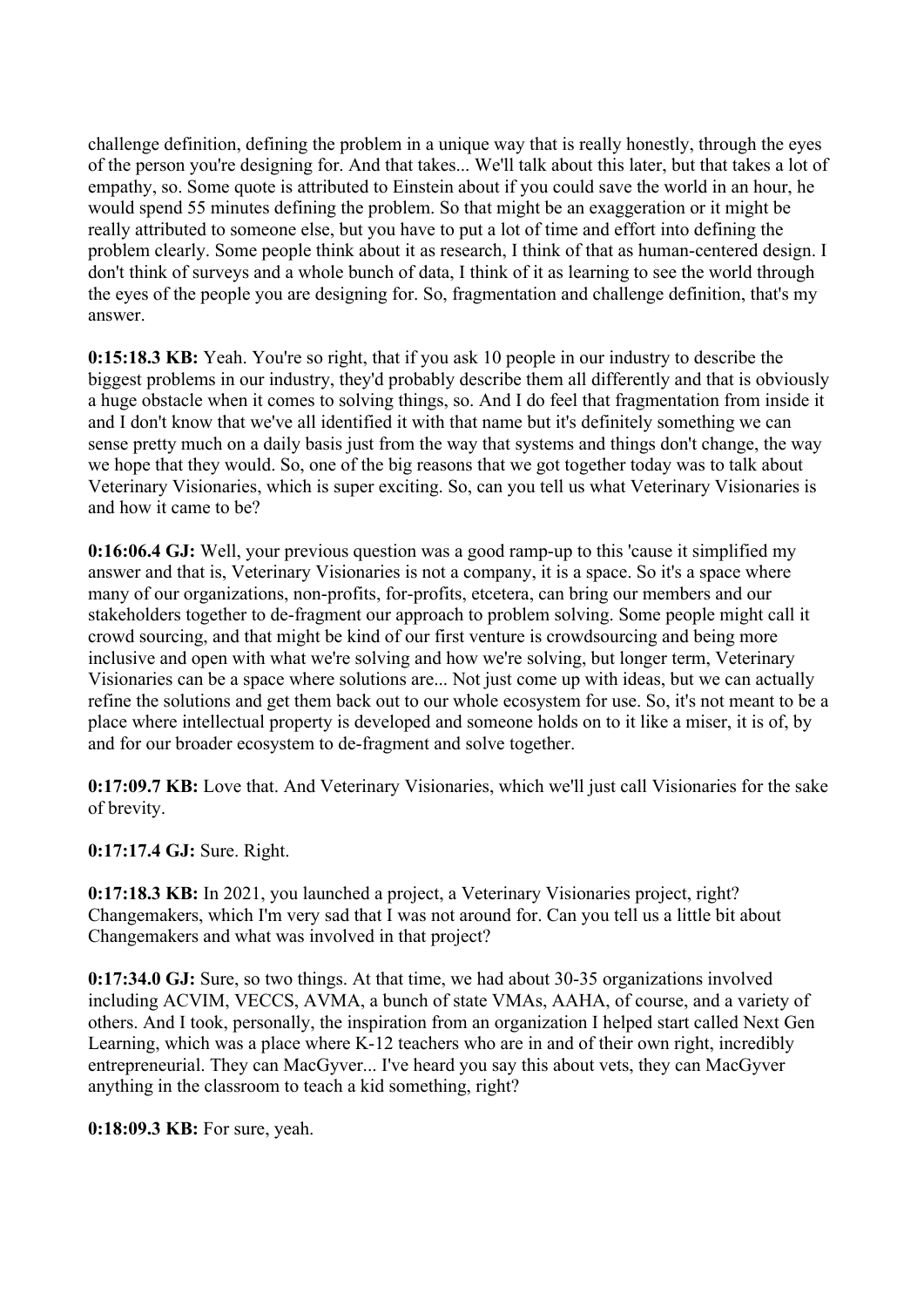**0:18:10.5 GJ:** So, especially with technology. So they were solving really cool learning challenges every day but their ideas weren't being surfaced for everyone else to use. So, like you are a teacher in Tuscaloosa, Alabama, teaching kindergarten and you have a great technology idea, how does it make its way to someone like me in Denver, Colorado? It doesn't. So the idea of Next Gen Learning was to discover and surface. And that's really what the first event was for Veterinary Visionaries, it was to prove that 30 organizations could create an event where none of us have financial interest in the event and no one's gonna try to take over and we can actually create a place where everyday veterinarians come to the table and say, "This is my solution; here, does anybody wanna use it? Please take it, because it works." And so that was... It's pretty simple. It worked. I think it worked relatively well and it was really a first step proof of concept for all of us to take a first step on Veterinary Visionaries together.

**0:19:19.0 KB:** Yeah, it looked really cool. I think on the AAHA website, there's a little e-book of takeaways from Changemakers and it's full of just neat little bites from some really inspiring people. And I just... I think the mood of that must have been really inspiring just to see people bouncing ideas around and talking about solving things, like you said, without anybody having a stake in the game other than just wanting to make this a better place for all of us. And that's super cool. So, since I missed it, if you could pick something out of Changemakers, out of that event from last year, if you could take one thing out of that and put it on a billboard and show it to everybody or send out a tweet that gets to the entire veterinary profession, what would it be?

**0:20:15.6 GJ:** This is gonna sound maybe a little, I don't know, cute, I'm not sure. [chuckle] But it would really be to ask everybody to help us help ourselves. Or let's help each other. It's pretty... Right? It's kind of crazy. But the world is really, really big, there's opportunities for everyone to learn and grow. Our ecosystem is growing by leaps and bounds. There's no reason for us to keep doing things alone in our own practices or in our own corners of the world, in our own states, whatever. So I'm a big believer. I don't know if anyone out there has read or listened to Simon Sinek's Infinite Mindset. So the infinite-minded person or player understands that sometimes, you may have a better product or process or widget or whatever, but then sometimes, someone else does, and there's really no such thing as just being the best at something 'cause it's an infinite game. The goal is, in this game that we're all playing here, if you wanna call it that, is to outdo yourself. But you can do that by helping each other and the ideas that make our veterinary practices and veterinary ecosystem better. So, to me, what that says is, we need to really be very purposeful, and I use that word very purposely, very purposeful about designing ways that we can help us help each other 'cause it's not happening naturally.

**0:21:38.5 KB:** Yeah, that's really interesting. I feel like I would have picked all sorts of things for you to answer that question with and that one is so much better because it's just like some find the journey toward excellency. It just encompasses all of the challenge; almost every challenge that we're facing, it's just that we need to think about ourselves as a whole, and each individual person has a story and that story matters. And without thinking about the stories of all the other people that we interact with in this field, it's very easy to feel like we're sort of in a little bubble by ourselves, suffering or feeling like we're not heard, and that's just not the case. It helps so much to think about how our... What we're going through can relate to other people and vice versa. Yeah. So what do you think our profession does really well? What are we succeeding at already when it comes to problem-solving?

## **0:22:41.6 GJ:** Well...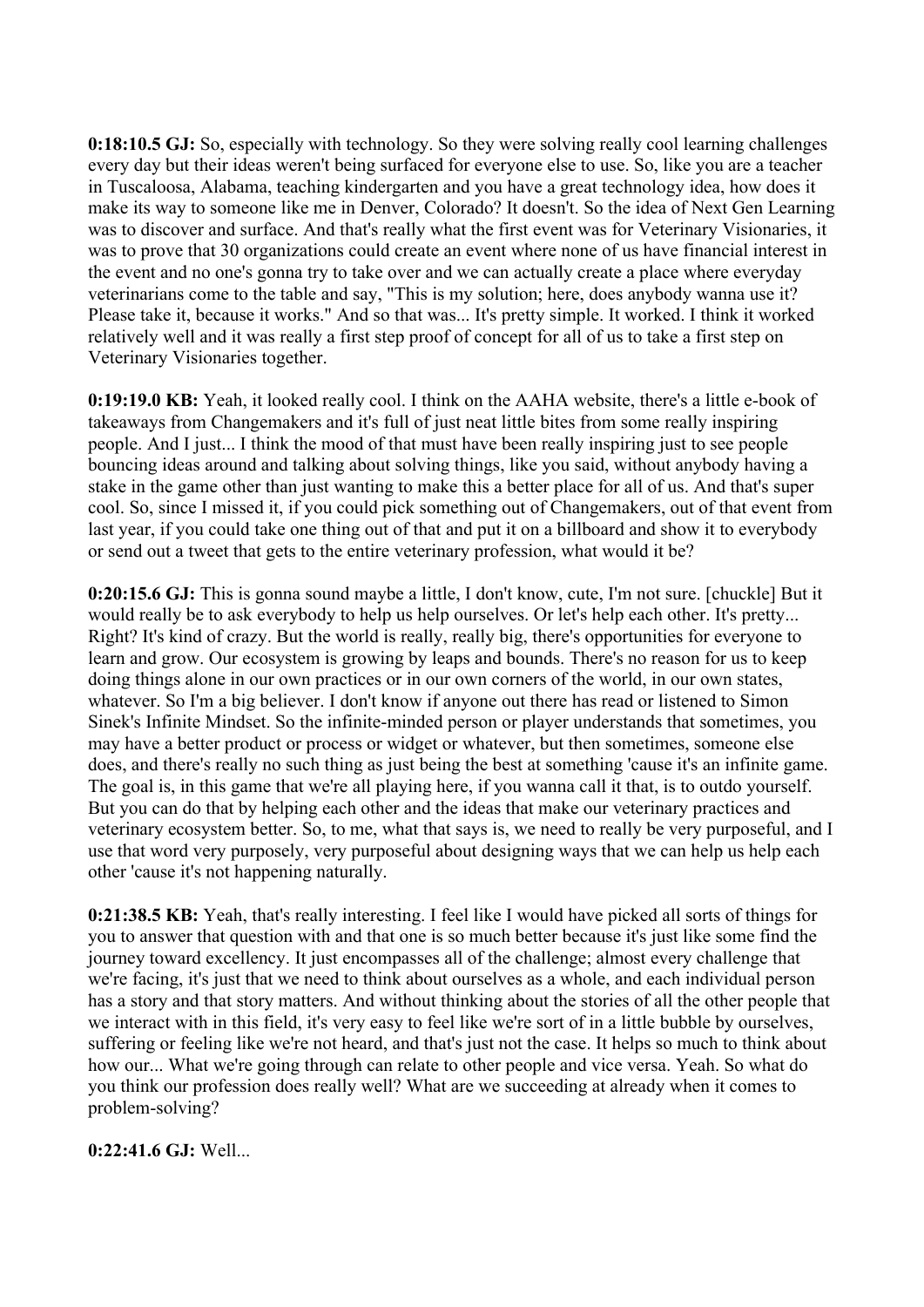**0:22:42.2 KB:** Besides hamster e-collars...

**0:22:43.8 GJ:** Yeah. I don't want people to think that I think the willingness isn't there. It's interesting, when I talk about Visionaries itself or just the global concept of de-fragmenting our approach and being more inclusive, and designing ways that we can work together, finding that time and place, people are really, really willing. What we do well, I know that sounds kind of weird, willingness, how can you do willingness well? But the willingness is there. I truly, deeply believe that. I think what's missing are these kind of pragmatic vehicles or processes that help break down that fragmentation or de-fragment. To break down some of these artificial barriers we've created when you talk about one specialty versus another or one state versus another. I get the reason, fragmentation serves a purpose, but for these big challenges, it does not. It really doesn't. So thinking and acting purposely, very holistically is really, really difficult. It takes time, it takes effort and it takes a willingness, which I think we have. This maybe sounds a little too bold, but I feel like we have to conjure up our own version of the Arab Spring and design a new way to work together to tackle those challenges together. But again, the willingness, I really believe the willingness is there.

**0:24:12.1 KB:** And that's huge. There are definitely professions like my dad's an attorney and I know it would be... It was... When he was working and I was growing up, there was no talk in his profession about solving these problems. [chuckle] It was just like, "Put your head down and put in all the hours," and that was what you were gonna do.

**0:24:31.8 GJ:** So, a great kind of sidebar example is... And I think this might be an outdated or an overused example, but in the... I can't remember the exact decade, 1960s, '70s, too many airline accidents were going on, so we created this environment in the '70s and '80s where it was safe to report accidents, near misses and the things that degraded safety in the airlines. And because of that cumulative work and creating the database of flight safety, we have, worldwide, the safest mode of transportation by far is flying, which seems strange 'cause it's a big metal tube [chuckle] flying through the air at hundreds of miles an hour.

**0:25:26.8 KB:** Conceptually, it's still scary to me. [chuckle]

**0:25:28.9 GJ:** Right, exactly. But it's incredibly safe because people decided to not work in their silos, in their own airlines or in their own airplane manufacturing unit or whatever, they came together and said, "We can change this."

**0:25:44.6 KB:** That's a great example, yeah. And I feel like the veterinary profession probably does that really well when it comes to patient safety and patient care and how are we gonna get together to make surgery safer and perfect our procedures in a medical sense but when it comes to our teams and our people, it's been a little bit more of a challenge for us to do that. But you're right, I do see the willingness here so much more even than 10 years ago. I got out of school 12 years ago and the environment has changed dramatically since then, even in that decade, so that is a really big win, for sure. It means there's fertile ground to do all of this work.

**0:26:26.8 GJ:** Yes.

**0:26:27.2 KB:** Yeah.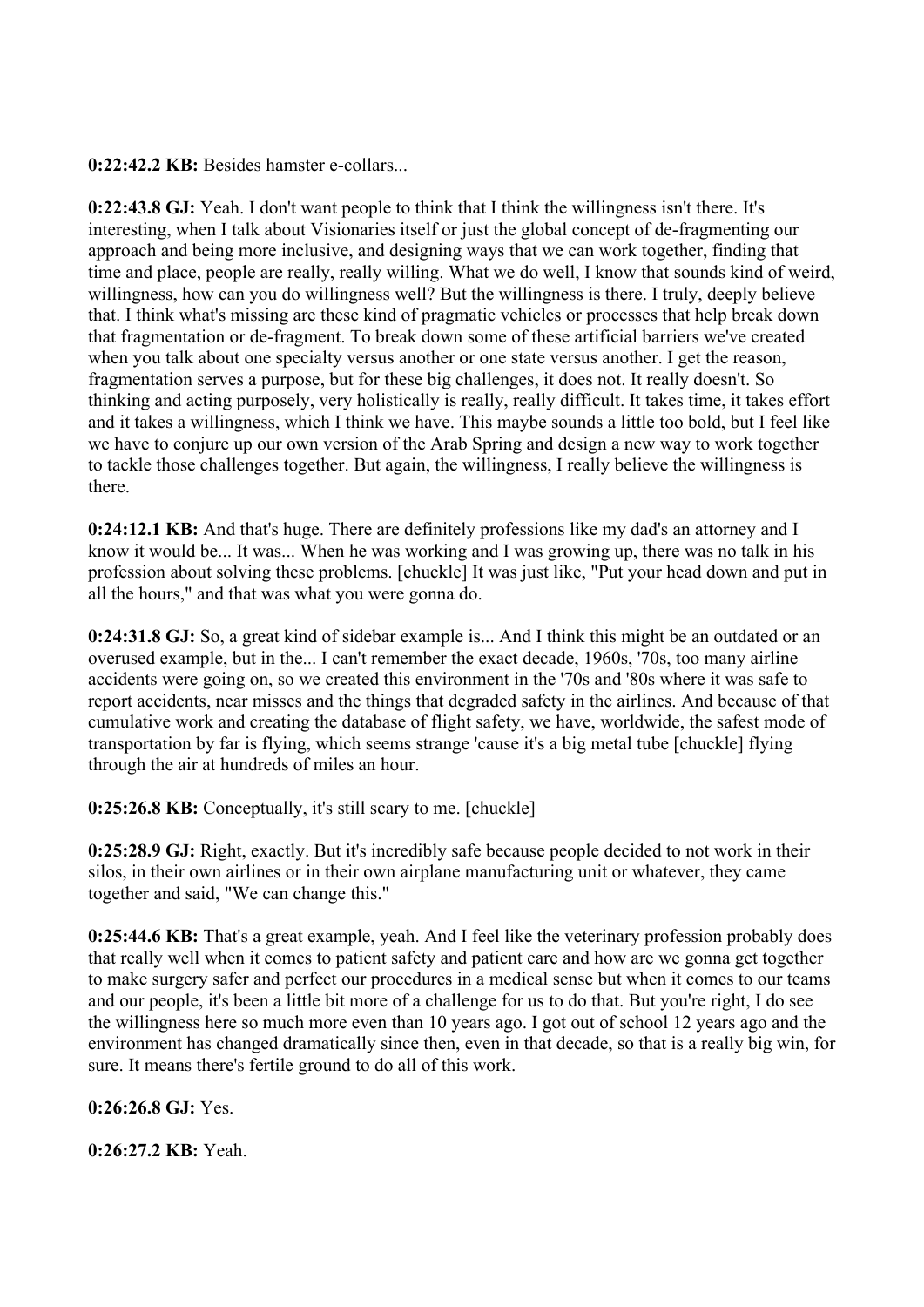**0:26:27.5 GJ:** That's a great way to put it.

**0:26:29.5 KB:** So what do you see in 2022 for Veterinary Visionaries? What's in store?

**0:26:34.8 GJ:** So we're gonna kick into solve mode. So that first event was finding what was already there and surfacing it, and really a pilot, an experiment. So we'll kick into solve mode, but it's another pilot, it's another experiment. We're doing the whole belly-crawl, crawl-walk, crawlwalk-run thing.

[laughter]

**0:26:55.8 KB:** Yeah. That thing.

**0:26:57.5 GJ:** We're going to... We've already identified the challenge that we wanna tackle, we've done some research around the challenge, and the challenge question is going to be something like, how might we create systemic solutions and support for mental health challenges, and the keyword there is systemic. So when we look at things that have been published about mental wellness, especially in our industry, and some very recent ones, it's really all about, "Hey, practitioner, DVM vet tech, go learn how to deal with stress better", you need to have your own stress techniques or you need to... Your employer needs to give you more time off. They're very down to the individual or the unit.

**0:27:44.3 KB:** Yeah.

**0:27:44.3 GJ:** They're not picking systemically, which is okay because both sets of solutions are important, but what we realized in our research and why we wrote this question is that no one is really talking about systemic solutions. So I'll give you an example of one that's actually come up, and I love this idea, and I think could spark some of our listeners ideas as well, to solve that, how might we create systemic solutions for mental wellness and support. This idea actually came from me talking about this with a student in emergency med, he's in his third year.

**0:28:26.2 GJ:** And I asked him the question, he said, "Well, how much money does AAHA have in the bank?" And I said, "Well, we're a non-profit, but we have, I think, I can't remember eight or nine million in the bank", he goes, "Well, that's your members money, right?" I said, "Yeah," 'cause they're not shareholders, right? We don't have shareholders, we're non-profit, and I started to do the math and I'm like, "Well, you know AVMA, I think has about 50 million in the bank, so they're an order magnitude larger from us, I think ACVIM and VECCS together probably have 10 to 15 million." So a lot of non-profits have reserves. That's his point.

**0:29:00.1 GJ:** But then we also have a lot of for-profits who are putting money in the mental wellness, graciously, generously, Mars, etcetera, others. There's a lot of money that's sitting out there that is really about either making money with or off of practitioners or sitting there because our practitioners have asked us to do something for them. So his comment to me was, "Well, why not create a consortium of all those organizations and fund a universal Employee Assistance Program?"

**0:29:30.0 KB:** Yeah.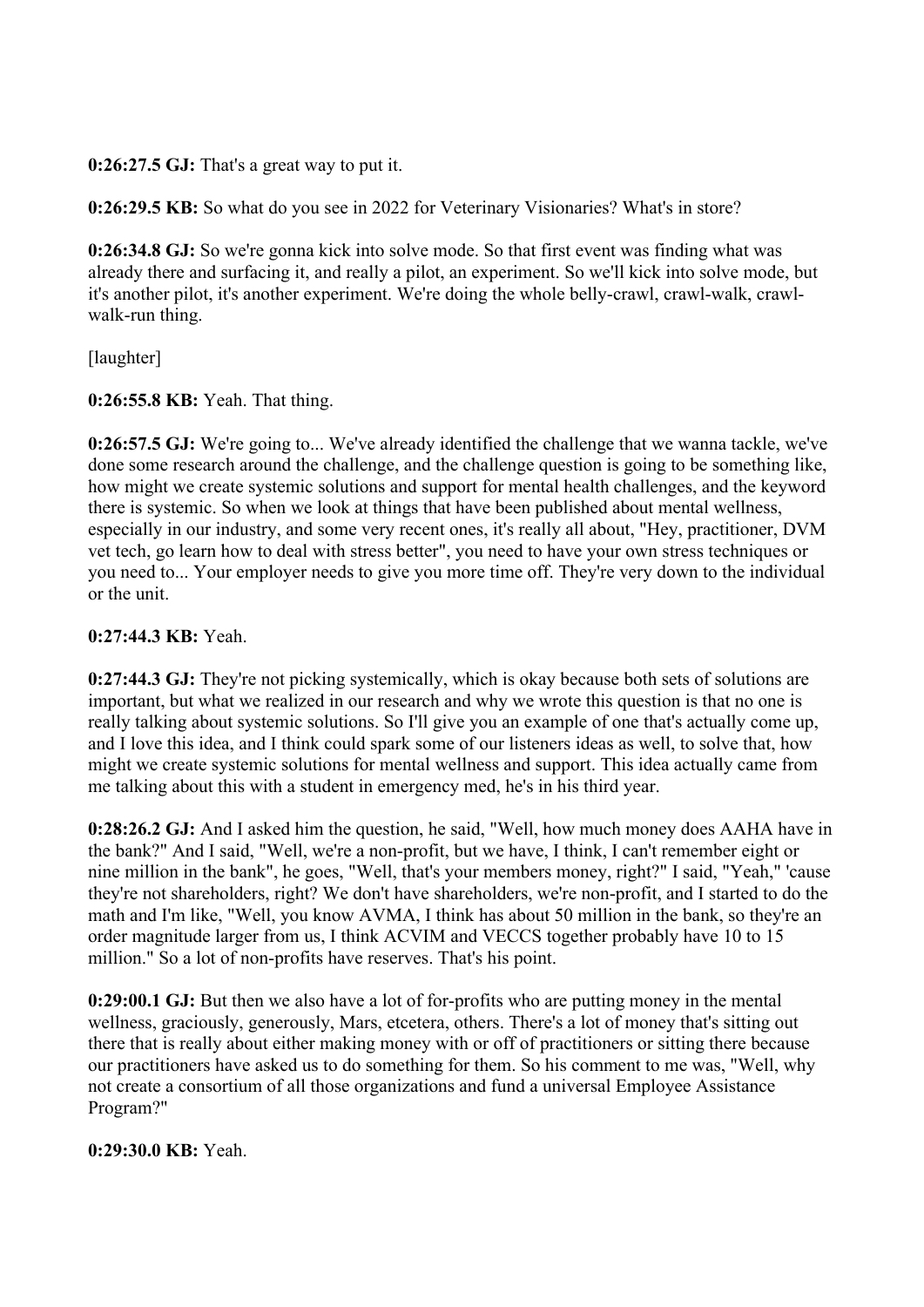### **0:29:31.5 GJ:** And I was just...

#### **0:29:33.5 KB:** Why not.

**0:29:33.7 GJ:** I thought, "Wow, okay, so if you've got 150,000 "employees" across our ecosystem with vet techs and DVMs and all that good stuff, or whatever the number is, and you fund that, how much do you need for that a year? Well, it's a number that's a lot smaller than what's sitting out there, and we're just not thinking and acting that way. So I loved... Just that was one of my first conversations about this topic. My hope... I'm gonna actually ask him to put that idea when we start to have our solving event. I'm gonna ask him to put it in the event.

**0:30:08.6 GJ:** But that's the type of thinking that we can bring to the table if we start to open our minds up to this word systemic. So I hope we can use this event, this next event, as a proof of concept, another step around solving and de-fragmenting our approach together. If we can do that once, then we'll be able to, I guess, wash, rinse and repeat and Veterinary Visionaries can do this on a regular basis.

**0:30:38.1 KB:** Yeah, I love that, and I love that you were talking with a student when that idea surfaced.

#### **0:30:43.7 GJ:** Yeah.

**0:30:45.0 KB:** And an EAP, Employee Assistance Program, it seems like such a given that if you have it, you should use it, and I know a lot of employers actually offer an EAP, and people don't even know about it. And so there's so much of this that's about creating systems that work, and then there's also the problem of awareness, which is that a lot of times people don't even know if there are resources available to help them. So I think a larger scale solution like that would be so much more visible too. Which can only help people. So a lot of times people just feel isolated. So that's really amazing, and I'm looking forward to seeing what ideas come out of that of the solving mode this year, and I want...

**0:31:38.6 GJ:** Hold on, time out, my dog is barking. [laughter] Hold on, one second, I'll be right back.

**0:31:44.3 KB:** What would a podcast be without a barking dog? [chuckle]

**0:31:50.8 GJ:** Yeah. He scared that bad Amazon delivery person.

[laughter]

**0:31:57.4 KB:** Yep, it's got a 100% success rate. They always...

**0:32:01.6 GJ:** Right. Exactly. [laughter] So he just keeps training himself over and over again. " I bark, they leave." It's amazing. It's awesome.

**0:32:10.3 KB:** I was gonna ask you, Veterinary Visionaries is your baby, at least, as far as I can tell you. Coming into AAHA, this is really a project that you feel so passionate about and you've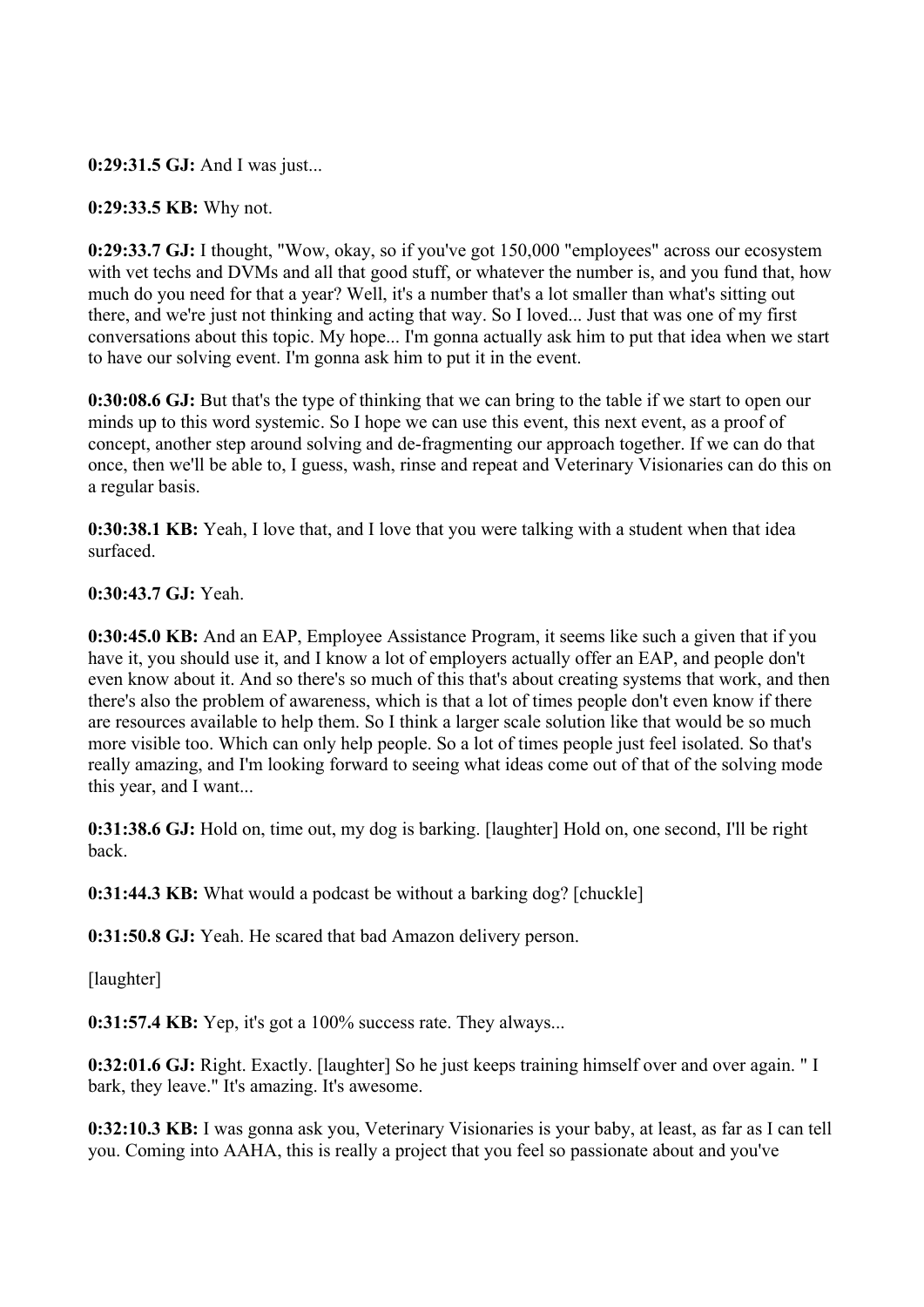conceptualized it from previous experiences and said, "I think this is really gonna help our profession," and I agree. But why... When we talk about it, you take no ownership of it, you've conceptualized it and brought it into being, and then you are ready to sort of let it go into the universe and do what it's gonna do. Why is it so important to you that Visionaries not belong to any one particular person or organization?

**0:32:48.6 GJ:** Well, that's a good question. In our US, we're used to the thing being owned.

**0:32:57.7 KB:** Yeah.

**0:32:57.9 GJ:** Someone owns it...

**0:32:58.5 KB:** Capitalism.

**0:33:00.2 GJ:** And is making money off of it. I like it. [chuckle] Capitalism rocks. But I don't feel like this is mine to own. It doesn't matter that it might have been an idea that I came up with or anyone else. I would say, whether it's mine or someone else's, I don't feel like it's mine to own. I think it's for us to own it, nurture it and work on it together. That's the only way it will work longterm. So if I owned it and have to champion it and run it, run it every day, then our industry is just gonna look at it as a either Garth or AAHA side project, and that's, I like to say, "No bueno." It's not gonna work. So my hope is, it does take off in some way shape or form, become self funding maybe its own little non-profit with its own executive director and all that good stuff, but funded by those of us in the ecosystem who have a clear responsibility to be thinking and acting holistically beyond our traditional work. I think it's just getting more important that we do that, so all I'm here to do is to help us get started on helping us help ourselves. And if this is a pathway to do it, that's great, and fly little bird fly, it's all I could say. [chuckle]

## **0:34:22.1 KB:** Yes.

**0:34:22.8 GJ:** But if it's something else, if this doesn't work, we'll come up with something else. That's okay, too.

**0:34:28.3 KB:** Yeah, evolution is good, right? Just like your career and my career. [chuckle] Evolution is good. Sorry, Garth, I didn't ask you this ahead of time, but how can people get involved in Veterinary Visionaries if they want to this year? Where can they find more information?

**0:34:46.4 GJ:** One easy way is to just email me, garth.jordan $(\partial)$ , A-A-H-A, aaha.org.

**0:34:52.1 KB:** Just putting it right out there.

**0:34:54.4 GJ:** Just threw it right out there. I mean, why not? Trust me, if you email me, I'm gonna put you to work, so be careful what you ask for. We have now 50 different organizations involved, and their commitment to this project is when we have the... The event's gonna probably launch in about mid April, to solve that question, to work on those systemic solutions for mental wellness. The hope is, is that all 50 of the organizations involved, fingers crossed, fingers, eyes, toes, everything crossed, that all 50 of us market the event, not as our own, but as a Veterinary Visionaries event that is of by and for industry. In a perfect world, it'd be hard for you to miss it, to know that you can come in, and the way you can participate is by giving your ideas. And by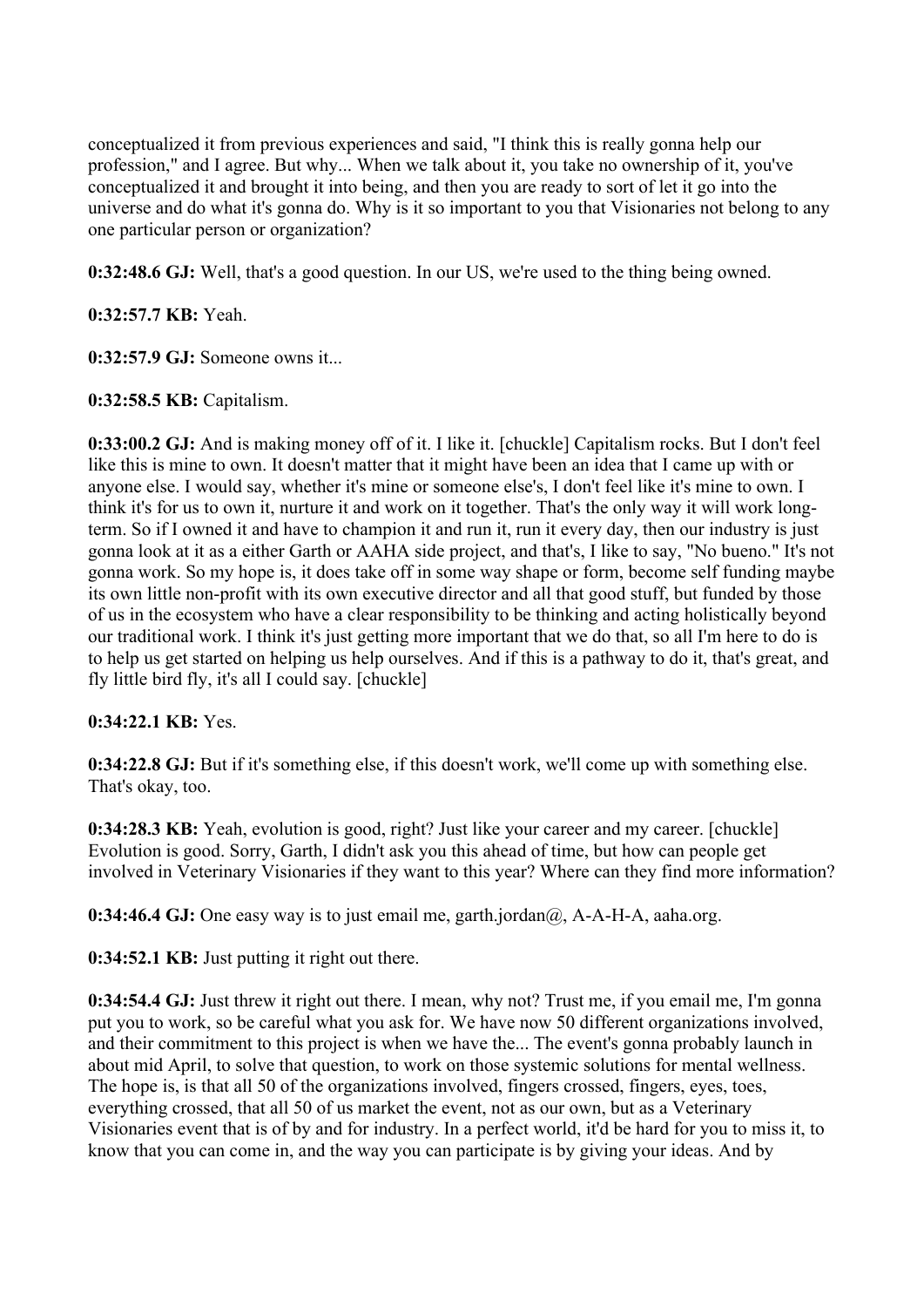becoming part of this solving community. It's not a Facebook community, it's a solving community, come become part of the solving community, talk to people who are putting solutions in, put your own solutions in, give people encouragement in the community to finish their solutions, those types of things. 'Cause that event will last about three or four weeks, and then we'll be done, and then we're gonna assess what we've got and figure out what to do with the top ones. And by the way, there's a cash reward for the best idea.

**0:36:22.0 KB:** There we go.

**0:36:22.8 GJ:** We're going to be giving out about \$5000 for the top 3-5 ideas, so grand prize, probably in that \$2000 range. That's nothing to sneeze at.

**0:36:31.8 KB:** Absolutely not.

**0:36:33.2 GJ:** A financial incentive never hurt anybody. Right? [chuckle]

**0:36:37.1 KB:** That's right.

**0:36:37.7 GJ:** But that to me is the way, the main way. But if you email me and you say, "Well, I'd like to volunteer for something a little deeper, a little richer, or my organization would like to be involved." Hey, the more the merrier. We are an open, inclusive tent, so... Well, just leave it at that.

**0:36:55.1 KB:** Fantastic, thank you. To wrap up, I had a question that I wanted to ask you. We've been talking a lot about problem solving and about things that we want to help fix, which is excellent, because there's stuff that needs to be fixed, and we're fixers. But like I said before, I've been in vet med for over a decade. It's my world, it's the world I know. And so sometimes it's hard to see it clearly, I think, from inside, but you're a relative newcomer to vet med, comparatively, and you have so much experience in other industries. I was wondering, based on your previous experience, and coming in and getting this, you're drinking from a garden hose impression of vet med. What has really amazed you about it? What has really struck you as something that profession does, that you maybe haven't seen in other fields, or that we do exceptionally differently or well?

**0:37:57.4 GJ:** My answer actually comes from something I've been practicing for, I guess, 12 or 13 years. So I've been practicing this process of human centered design. The maybe more common label is design thinking. So this is going to be a weird roundabout way to answer your question. But design thinking is really about designing with the humans in mind, as I just mentioned before, for whom you're designing, seeing the world through their eyes, understanding them as humans and the challenges that they face. Easy to say hard to do.

## **0:38:37.8 KB:** Yeah.

**0:38:38.0 GJ:** You don't get it through surveys, you don't get it through traditional research. It is really through empathy based research. It starts with and ends with empathy. If you're gonna get into human centered design or design thinking, empathy has to be your superpower. Every industry I've been in where I've applied design thinking, it's actually been... I don't want to say it's an easy thing to learn and understand. It's a practice like medicine, but probably not as hard as medicine, but it's a practice like medicine. Because you never assume you know something. You're always working to see the world through someone else's eyes. The elevator thing was an example of that.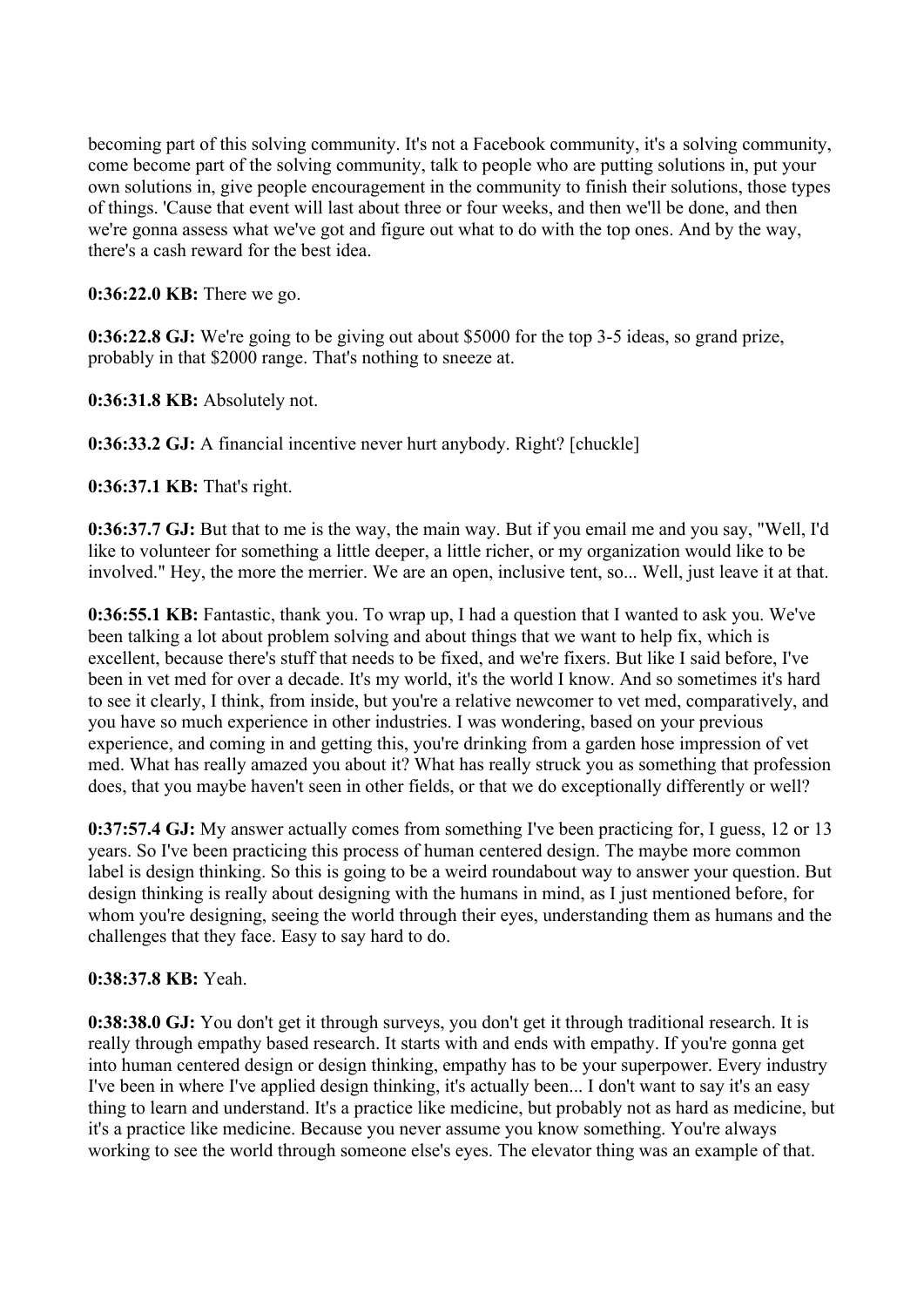The elevator and the mirrors. But what I've realized about this industry that's unique, at least for all the ones that I've worked in, even in human health, is the empathy in our industry that the people have is intense. It is there. It is powerful. We're made up of empaths, right?

### **0:39:45.8 KB:** Yes.

**0:39:46.3 GJ:** But it doesn't mean that we're naturally using our empathic powers [chuckle] to do human centered design for ourselves, to understand. So, it's a weird paradigm or conundrum, I don't know what the right word is there, but, you know, I would argue that like our ecosystem is changing so rapidly. It's almost being redesigned without the empaths in mind.

#### **0:40:12.3 KB:** Yeah.

**0:40:13.4 GJ:** So the question I... And that's a... It's an incredibly powerful tool that we have. So the question I have... And that's why Visionaries comes to mind and other things come to mind is, how do we... It's like a professional disconnect. My empathic world that I have is being redesigned without my empath in mind. So how do we take this industry of deeply kind, caring empaths that have true meaning, they have cause, they have eagerness to improve, they can fix a hamster's broken toenail. I mean, like crazy stuff, right?

#### **0:40:45.3 KB:** Crazy, yes.

**0:40:46.5 GJ:** We're the embodiment of empathy, right? So how do we take that and poise ourselves for empathic solving and demand that of the organizations that are solving on our behalf? Whether they're for-profit software companies and PIM systems or whether they're medical device companies. Take me, take the human, take my day-to-day into account, just design with me and my challenges in mind. And we can ask for that. And I'm not sure we do that all that well yet.

**0:41:21.9 KB:** No. I think you're absolutely right. Sometimes self-care is learning how to meditate and sometimes self-care is actually saying, "My needs aren't being met." And...

**0:41:32.3 GJ:** That's right. Right.

**0:41:33.5 KB:** And it's coming from a place of, "I feel deeply and I know that my needs aren't being met," but it hasn't always been okay to say that.

**0:41:44.3 GJ:** Right. Right. So I'm not suggesting that for-profit companies are evil or that none of them have empathy or they don't do human centered design, but the large majority, frankly, don't really get it and they don't use it. It doesn't make them bad, but I think in our universe, we as the core, the DVMs and the vet techs and the vet team, as the core of all care, boy, there's a hidden gem there just waiting to bust out to tell people, "Here's how you can design in a way that's really gonna make us just a force to be reckoned with."

**0:42:25.8 KB:** For sure. I love that so much, Garth. Thank you so much for your time and all those insights, and the work you're putting into Visionaries and so many other projects. Really appreciate you taking the time today.

**0:42:38.8 GJ:** Oh, so fun. Thanks, Katie.